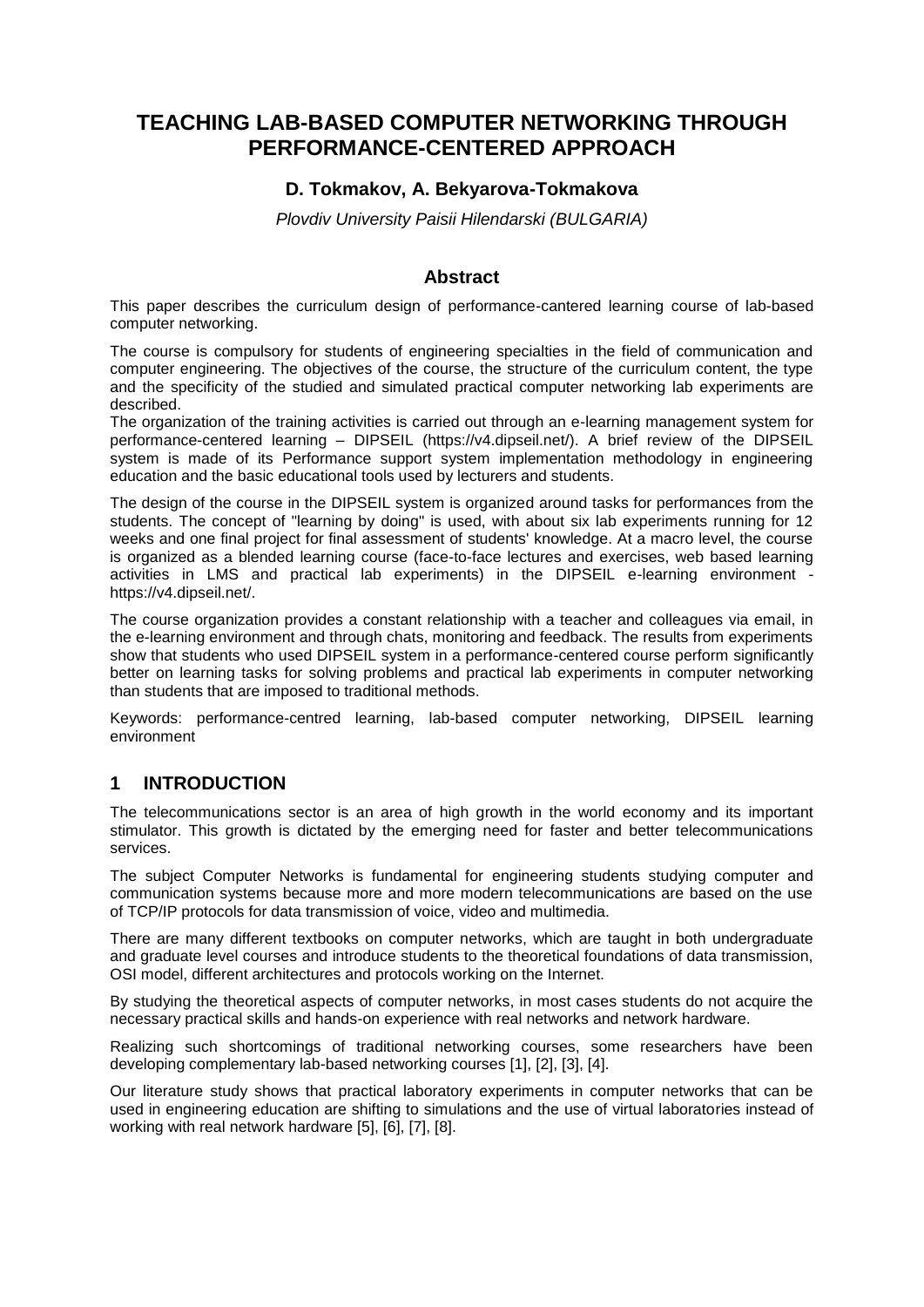The use of practical laboratory exercises in the training of engineering students is fundamental in providing solid theoretical knowledge and practical skills and competencies that explain the abstractness of the taught material and turn it into practical experience.

Accordingly to [7] three main practical laboratory delivery methods have been identified, which are characterized by different use of hardware, software and virtualization technologies: physical lab, hybrid Lab and virtual laboratory solutions.

Some authors believe that there are limitations in the use of real hardware - network switches, routers, etc., related to the high cost, need for maintenance, upgrades, and the need to plan access to the real laboratory with a limited number of spots. To address these limitations, hybrid and virtual networking laboratory models are offered in the training of students in a university environment.

Physical Network Laboratories are characterized by 100% use of real network hardware, through which students gain valuable practical experience in the physical network environment in which they apply the acquired theoretical knowledge. Accordingly, to [9], the lab configuration and set up may vary accordingly to business case, requirements and related factors including cost, maintenance and operability.

Hybrid Laboratory models feature the integration of virtual software components into a real physical network configuration. To make it easier for teachers to design and use complex network experiments while improving students' learning experiences, hybrid laboratories offer a number of networking capabilities such as IPv4 , IPv6 routing, Secure Socket Layer (SSL) and Open Virtual Private Network (VPN) [10]. Main disadvantages are identified in high system requirements of the equipment that will host the virtualized instances and general issues related to physical IT networking hardware such as cost, maintenance and frequent upgrades [7].

Pure Virtualization Laboratories are characterized by a complete virtualization of physical networking devices and their related interconnection. They are usually deployed on an open-source cloud platform in combination of different virtualization technologies [7]. Virtual Networking laboratories are based on the use of software such as Cisco Packet Tracer and GNS3, which allows students to create, manage, install and study complex network topologies in a closed and secure environment without affecting external real networks or telecommunications devices [11]. Graphical Network Simulator-3 (shortened to GNS3) is a network software emulator first released in 2008. It allows the combination of virtual and real devices, used to simulate complex networks. It uses Dynamips emulation software to simulate Cisco IOS.

However, this type of program offers limited functionality and features in terms of switching / routing capabilities. The main limitations are identified in the inability to support some network protocols and Internet operation, Cisco operating system (IOS) and ISO routers, inability to connect to existing IT network infrastructure and reasonable minimum requirements for the host machine. However, GNS3 cannot replace the real use of physical hardware such as routers and switches as it provides students with virtual copies with low fidelity compared to real networks.

Limitations and disadvantages of Hybrid Laboratory models and Pure Virtualization Laboratories create the necessity of the implementation of a laboratory solution within a real hardware devices capable to address and overcome those drawbacks through the enhancement of network reliability, efficiency and stability factors.

In addition to real-world lab experiments, the use of Pure Virtualization Laboratories solutions such as GNS3 and other useful software for Layer2 frame analysis, IP packets and datagram analysis such as Wireshark, Advanced IP scanner, and NMAP should not be ruled out.

These virtual tools and real-world software solutions must be carefully combined with the use of physical network hardware such as switches, routers, access points, optical network equipment and thus increase students' knowledge and practical skills for analyzing network traffic and simulating complex network topologies.

In order to provide engineering students practical knowledge on basic networking subjects such as physical layer, data link layer, network and routing configuration, routing protocols, IP address allocation, remote connection with telnet or Secure Shell (SSH) we have created lab-based with real hardware computer networking course which is presented to students through performance-centered learning approach.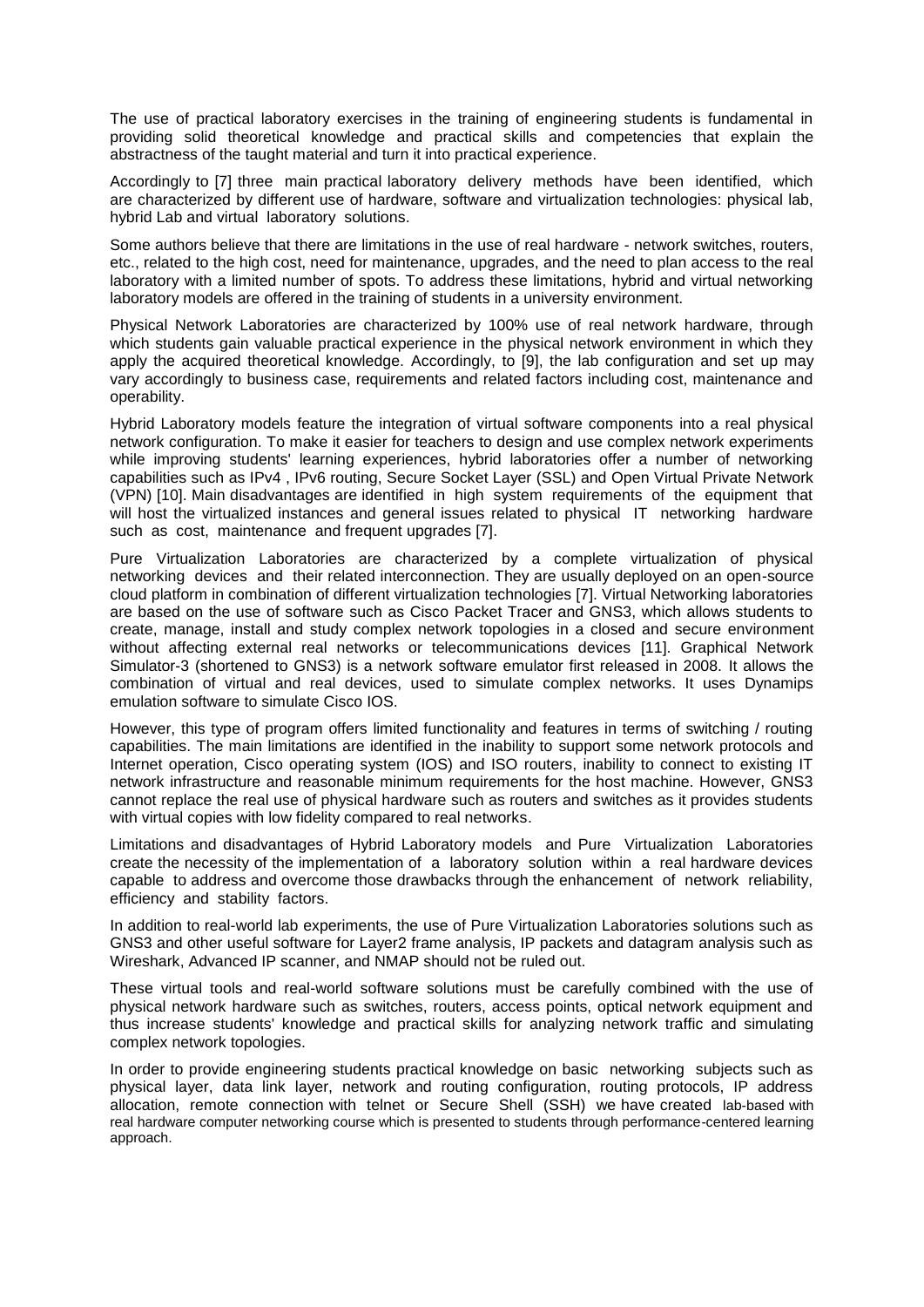### **2 A STRATEGIC ADOPTION OF PERFORMANCE-CENTERED LEARNING**

Performance-centered learning is an approach to teaching and learning that emphasizes students being able to do, or perform, specific skills because of instruction. In this framework, students demonstrate the ability to apply or use knowledge, rather than simply knowing the information. Performance-centered learning (PCL) typically includes activities and tasks that are authentic and meaningful to the students. PCL focuses on how the content is taught and assessed, not on the specific information covered in a course, so it can be applied across different content areas and instructional levels.

Adapting existing courses to the PCL model provides an opportunity for faculty to think through the goals and pedagogical approach for their course. It does not require that course content be changed, nor does it dictate how a course will be taught, or limit the instructor's creativity. All courses can be adapted to a PCL framework with the instructor retaining full control over how the course will be delivered. To adapt courses to the PCL model, the emphasis shifts from evaluating what the students know to a more student-centered focus of evaluating what the students are able to do with their knowledge and skills.

Computer networking as a subject in engineering education and the design of complex computer networks and topologies, by its very nature, is project driven; therefore, from the outset, project-based learning (PBL) with addition of Performance-centered learning has been identified as the pedagogical tools best suited to the teaching of the lab based networking course. These pedagogical approaches are well established and there are many studies. [12],[13],[14],[15],[16].

The Faculty of Physics and Technology of the University of Plovdiv has for many years used the method of project-based learning and performance-cantered approach for students in engineering specialties in the field of electronics, computer and communications and information technologies. For this purpose, a specialized Learning Management System (LMS) - DIPSEIL (https://v4.dipseil.net/) is developed, based on the method of project-based training and performance support systems by solving real-world engineering tasks from the respective scientific discipline [14] ,[16].

The main characteristic, which distinguishes DIPSEIL LMS from other LMS', is the Performance-Cantered learning method [16] and the system geographical distribution. The use of Performance-cantered learning method in Higher University education leads to different course design where all educational activities and student learning paths are integrated around of "tasks for performances". This means that all learning content is divided in small tasks which student has to perform for a given time period for example 1 or 2 weeks. The tasks are with practical approach and the student has to perform it and solve many practical problems, which are related with the learning outcomes which course design has defined. For each task, DIPSEL LMS offers 5 educational virtual instruments: task description; task specific training; reference information; instructions how to perform; expert advises; connection with remote labs. These virtual educational instruments contain the all the information which student needs to perform the task. The task description instrument contains a file, which forms the task – it can be any web page, multimedia file, schematics and so on. Task specific training instrument is built by DIPSEIL learning objects designed to supply the theoretical foundations and the necessary minimum of knowledge related to the task. Reference information about the task virtual instrument provides dynamically web-links and external for DIPSEIL content regarding the task – more information, books, bibliography, etc. Instructions how to perform is fundamental virtual education instrument which provides students with specific instructions for dealing with the problem - a sequence of actions, the algorithm to work, concrete steps in implementing - measurements, simulations, etc. Expert advises educational instrument is a tool by means of which the student meets predefined expert advice from experts or automated expert system for performing the task. For performing complicated engineering problems in the field of Electronics, Communications and Information technology, DIPSEIL LMS offers a connection with remote laboratories for performing experiments in real time.

#### **3 COURSE STRUCTURE AND OBJECTIVES**

The course "Computer Networks" is taught in the 5th semester of the 3rd year of all engineering specialties of the Faculty of Physics and Technology of the University of Plovdiv. Prior to this course, students study fundamental disciplines such as Electrical Engineering, Electronic and Semiconductor Devices, Analogue Electronics and Digital Electronics. The learning objectives of the course is to acquaint students with the basic knowledge for the computer networks, OSI model, Physical layer, Data link layer, IP v.4 protocol, TCP/IP, different routing protocols and their usage.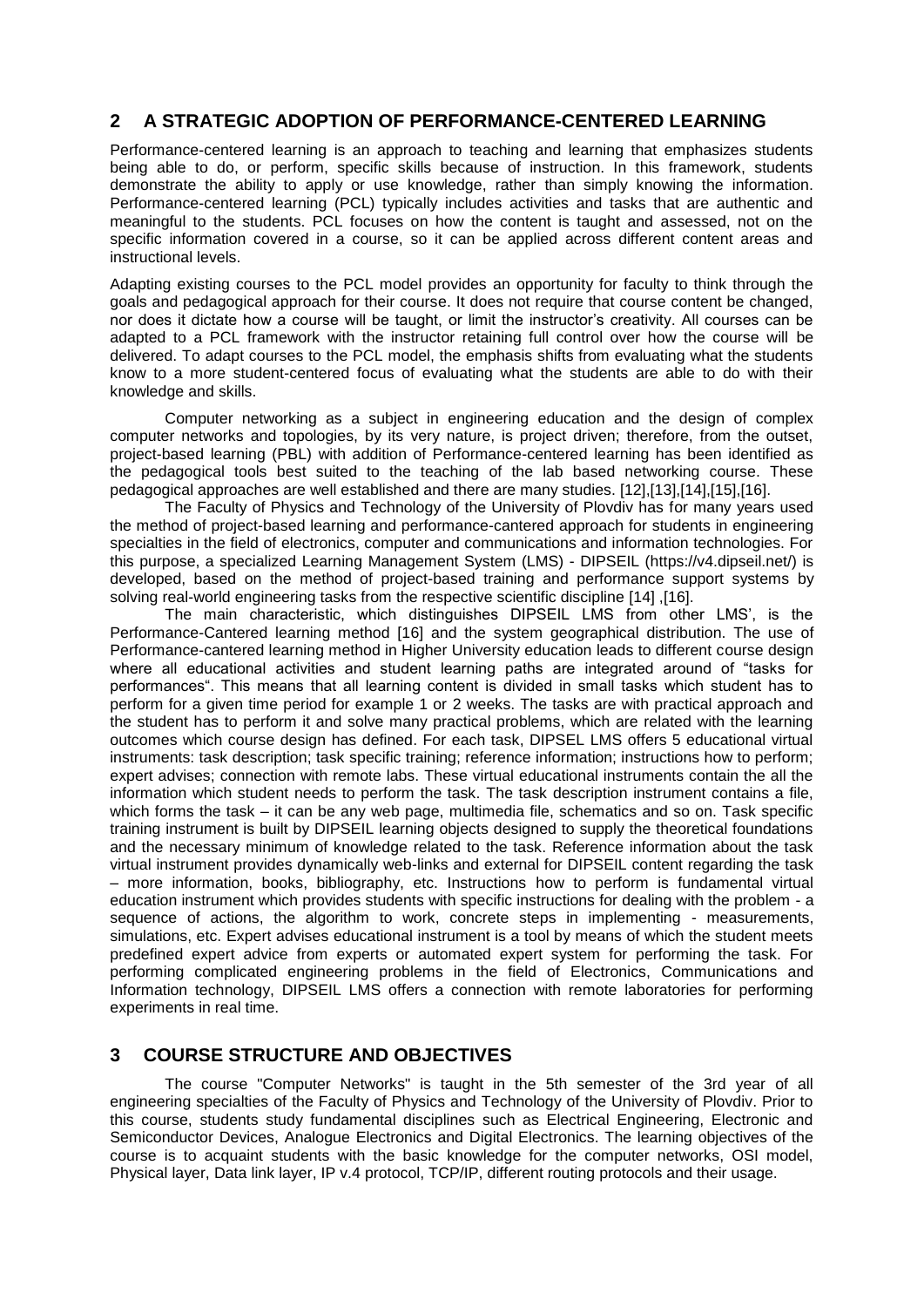The key aims of the course are to ensure that students gain a general theoretical understanding of the design, operation, and performance of network architectures and to appreciate the practical issues and processes involved in actual network design. To achieve these goals, a threethreaded delivery approach is adopted as shown in Fig. 1.

| <b>COMPUTER NETWORKS COURSE</b>                                                                                                                                                                                                                                                                                                                                                                             |                                                                                                                                                                                                                                                                                                                                                                                                                                                                                                                                                                   |                                                                                                                                                                                                                                                                                                                                                                                                                                                                                                                                                                                         |  |  |
|-------------------------------------------------------------------------------------------------------------------------------------------------------------------------------------------------------------------------------------------------------------------------------------------------------------------------------------------------------------------------------------------------------------|-------------------------------------------------------------------------------------------------------------------------------------------------------------------------------------------------------------------------------------------------------------------------------------------------------------------------------------------------------------------------------------------------------------------------------------------------------------------------------------------------------------------------------------------------------------------|-----------------------------------------------------------------------------------------------------------------------------------------------------------------------------------------------------------------------------------------------------------------------------------------------------------------------------------------------------------------------------------------------------------------------------------------------------------------------------------------------------------------------------------------------------------------------------------------|--|--|
| <b>LECTURE THREAD</b><br><b>Theoretical understanding</b><br>of computer networks,<br>topologies, protocols and<br>operation<br><b>1.0SI Model</b><br><b>2. Physical Layer</b><br><b>3.Data Link Layer</b><br>4. Network Layer, IP v4., v6.<br>5. Transport Layer - TCP/IP<br><b>6.Sesion Layer</b><br><b>7. Presentation Layer, SSH</b><br><b>8. Application Layer, HTTP</b><br><b>9. Network Security</b> | <b>LAB EXPERIMENTS</b><br><b>THREAD</b><br><b>Practical Lab experiments</b><br>with real networking<br>hardware<br>1. Design and imple-<br>mentation of LAN with<br>structured cabling<br>2. Optical network design<br>and implementation<br>3. Layer 2 basics. Setup of<br>managed switch. Create<br><b>VLANs and Trunk ports.</b><br><b>4. Routing. Setup Ubiquity</b><br>router. DHCP server.<br><b>Setup static routing and</b><br>NAT rules.<br>5. Wi-Fi experiments.<br>Setup Wi-Fi access point.<br><b>6. Create and research of</b><br>Wi-Fi link bridge. | <b>DIPSEIL LMS PROJCT</b><br><b>AS A SOUTION FILE</b><br>1.Simulate the designed<br>and implemented in LAB 1<br>computer network using<br><b>Upload</b><br>GNS3.<br>as<br>a<br>solution file in Dipseil<br>LMS.<br>2. Upload a solution file<br>for the optical network in<br>LAR <sub>2</sub><br>3. Simulate the network<br>topology of LAB3 and<br>upload the results as a<br>solution file.<br>4.Simulate the network<br>topology of LAB4 and<br>upload the results as a<br>solution file.<br>5. Upload solution file for<br>LAB5<br>6. Upload solution file for<br>LAB <sub>6</sub> |  |  |
| <b>FINAL ASSESMENT</b><br>WITH MCQ TEST - 50%                                                                                                                                                                                                                                                                                                                                                               | <b>TWO ASSESMENTS</b><br>WITH MCQ TEST - 25%                                                                                                                                                                                                                                                                                                                                                                                                                                                                                                                      | <b>ASSESMENT FOR</b><br><b>EVERY SOLUTION FILE</b><br>25%                                                                                                                                                                                                                                                                                                                                                                                                                                                                                                                               |  |  |

Fig.1 Three thread delivery approach

This approach comprised a lecture thread that is used to convey the theoretical understanding of the operation of computer networks, Lab experiments thread that is intended to develop the student's practical skills to design, deploy and setup network topologies, and project based learning thread, which ensures the students with knowledge for simulation and design of complex computer network projects.

The lecture thread is delivered as 30 hours of lectures in which the class contact sessions are used for discussion and debate of key issues, and supported with online materials made available through the DIPSEIL LMS. This aspect of the module is carefully designed to take the students on a journey through basic computer networks theory. It is starting with the basic LAN topologies, the OSI model, Physical and Data Link layer. Then the IPv.4 and IPv.6 protocols are introduced with TCP/IP suite of protocols. From here, Session and Presentation layer protocols are described, followed by Presentation layer functionality. Next, a review and understanding of network security aspects are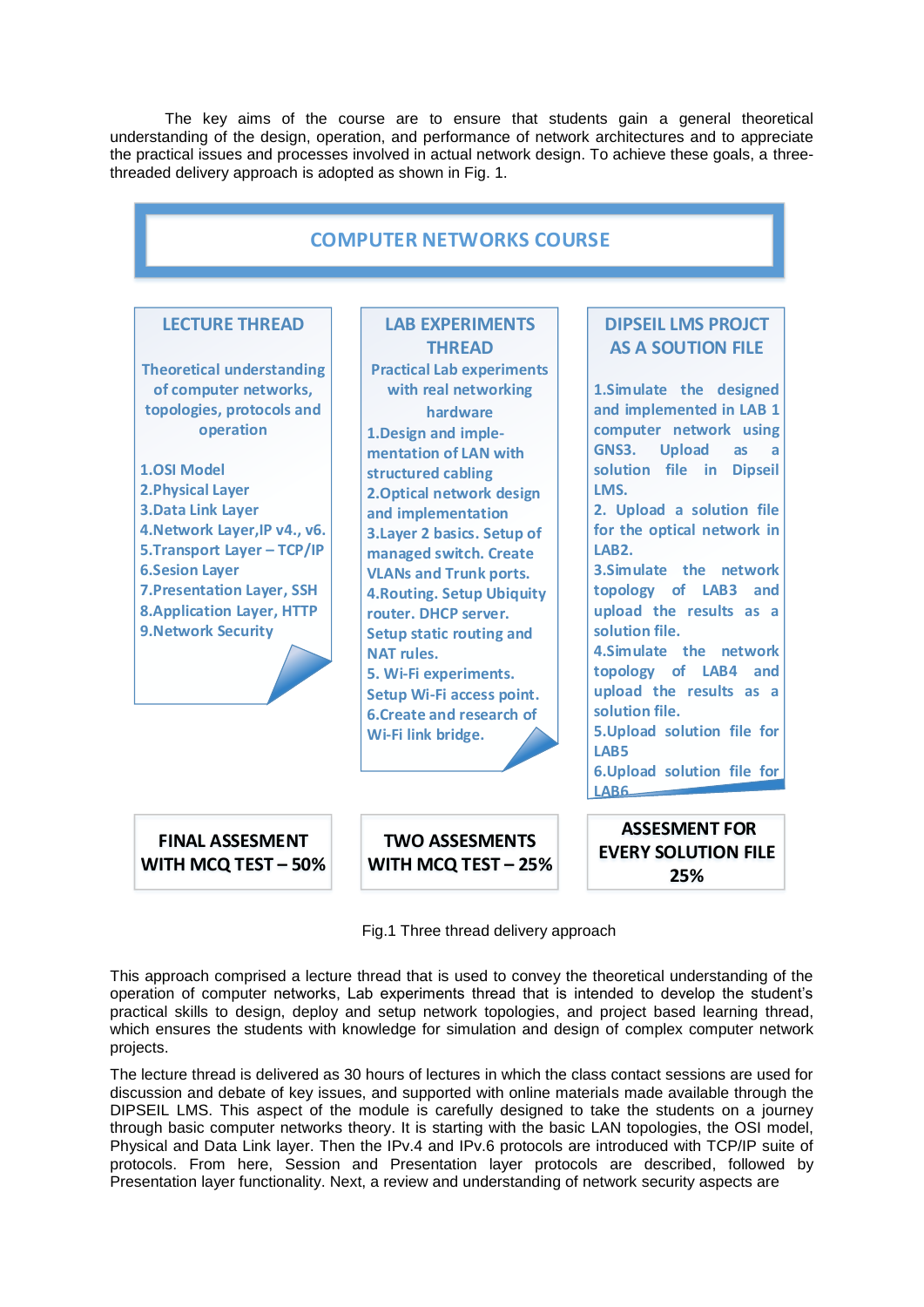discussed, which led into a detailed analysis of issues relating to protecting an organization's network infrastructure. Assessment of the lecture thread is carried out by a 30 multiple choice questions computer based test made in faculty, which carry a weighting of 50%.

The LAB experiments thread comprised 24 hours of lab works with real networking hardware and is designed to complement the lecture thread by placing the students in a situation where they are required to work with real-life network hardware equipment. Here, performance-centered and project based learning approach is used specifically to develop hands-on experience and practical skills to setup and maintain managed network switches and routers. All lab experiments are organized around tasks for performance, as DIPSEIL LMS require it. Another 6 hours are left for working with network simulation software GNS3 for simulation of complex networking topologies. Two assessments after each block of three lab works are performed out by 30 multiple choice questions computer based test which students made in faculty, which carry a weighting of 25%.

After each lab work, the students are asked to develop a small project in written form or a simulation of the network topology, which was experimented with the real-life hardware equipment and to upload it in DIPSEIL LMS as a solution file. Each task for performance is assessed individually and the student receives a grade for it. Then the final grade for this thread is formed by all six task for performance solution grades and carry a weighting of 25%.

| Week     | Content                                                                                 | <b>LAB Experiments</b>                                                                                                                                                                           | Tasks for performances<br>in DIPSEIL LMS in form<br>of solution file                                                                         |
|----------|-----------------------------------------------------------------------------------------|--------------------------------------------------------------------------------------------------------------------------------------------------------------------------------------------------|----------------------------------------------------------------------------------------------------------------------------------------------|
| $1 - 2$  | <b>Lecture: Basic Network</b><br>topologies. OSI model of<br>computer networks          | Wiring and assembly of a<br>computer network with FTP<br>cable, 24-port patch panel,<br>computer sockets and 24 port<br>managed switch. Network<br>testing.                                      | Submit a task for<br>performance in DIPSEL<br><b>LMS</b> with simulation<br>results for the network<br>assembled in lab<br>experiment        |
| $3 - 4$  | Lecture: Physical Layer.<br>Network transition media.<br>Fiber optic<br>communications. | Wiring and assembly of a<br>computer network with single<br>mode fiber optic cable, 2 optical<br>distribution frames with 12 ports.<br>Use media converters and SFP<br>modules. Network testing. | Submit a task for<br>performance in DIPSEL<br><b>LMS</b> with simulation<br>results for the network<br>assembled in lab<br>experiment        |
| $5-6$    | Lecture: Data Link<br>Layer. Network Layer.<br>IPv.4                                    | VLANs setup of managed<br>switch. Define access ports and<br>trunk ports. Spanning tree<br>protocol setup in a series of 3<br>interconnected managed<br>switches.                                | Submit a task for<br>performance in DIPSEL<br><b>LMS</b> with simulation<br>results for the network<br>topologies used in lab<br>experiment. |
| $7 - 8$  | Lecture: Network Layer.<br>IPv.4. Routing protocols.<br><b>Transport Layer</b>          | Setup managed router for static<br>route to 3VLANs with different IP<br>networks.                                                                                                                | Submit a task for<br>performance in DIPSEL<br><b>LMS</b> with simulation<br>results for the network<br>topologies used in lab<br>experiment. |
| $9 - 10$ | Lecture: Session Layer                                                                  | Setup Wi-FI network with access<br>points (AP) and<br>software/hardware controller.<br>Setup access lists and different<br>authentication WPA2/WPA3                                              | Submit a task for<br>performance in DIPSEL<br><b>LMS</b> with simulation<br>results for the Wi-Fi<br>network used in lab<br>experiment.      |

*Table 1.Class schedule with lecture topics, Lab experiments and tasks for performances in DIPSEIL*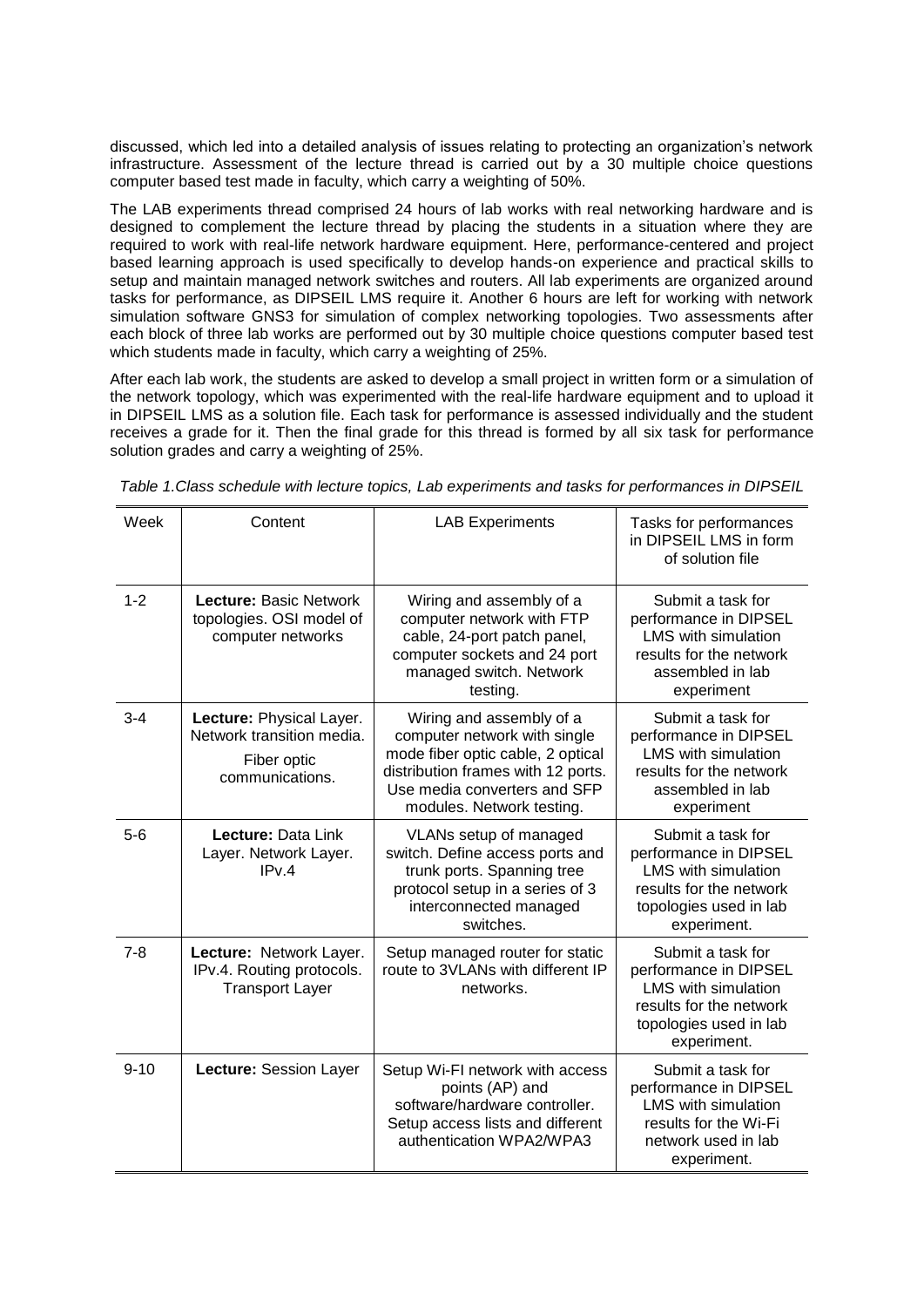| $11 - 12$ | Lecture: Presentation<br>Layer.                                | Setup Wi-Fi bridge between 2<br>networks using parabolic<br>antennas. | Submit a task for<br>performance in DIPSEL<br>LMS with simulation<br>results for the Wi-Fi<br>network used in lab<br>experiment. |
|-----------|----------------------------------------------------------------|-----------------------------------------------------------------------|----------------------------------------------------------------------------------------------------------------------------------|
| $13 - 14$ | <b>Lecture: Application</b><br>Layer. HTTP, SMTP,<br>IMAP, FTP | Capture and analyze of network<br>traffic with Wireshark              | Submit a task for<br>performance in DIPSEL<br>LMS for analyzed<br>network traffic.                                               |
| 15        | Lecture: Network security                                      | Setup VPN tunnel between 2<br>managed routers.                        | Submit a task for<br>performance in DIPSEL<br>LMS for the tunnel from<br>lab experiment.                                         |

Table 1 describes the Class schedule with lecture topics, Lab experiments and tasks for performances in DIPSEIL.



Fig.2 Task for performance for LAB4

Fig.2 shows the task for performance which the students have to solve in the lab4 (week 7-8). The task to perform is the following: Create the network topology from Fig.1. Connect the SFP port of the ER-X SFP router to an optical fiber in the network lab that connects you to the Internet and receives DHCP settings. Configure 3 virtual networks both in ER-X router and in EdgeSwitch10XP VLAN20, VLAN30 and VLAN50 each with its own DHCP server distributing network addresses in a different networks. Configure Trunk port on ER-X eth0 and port10 on EdgeSwitch10XP. Test the network configuration and make sure everything works. Report all settings in a solution file and upload it into DIPSEIL LMS.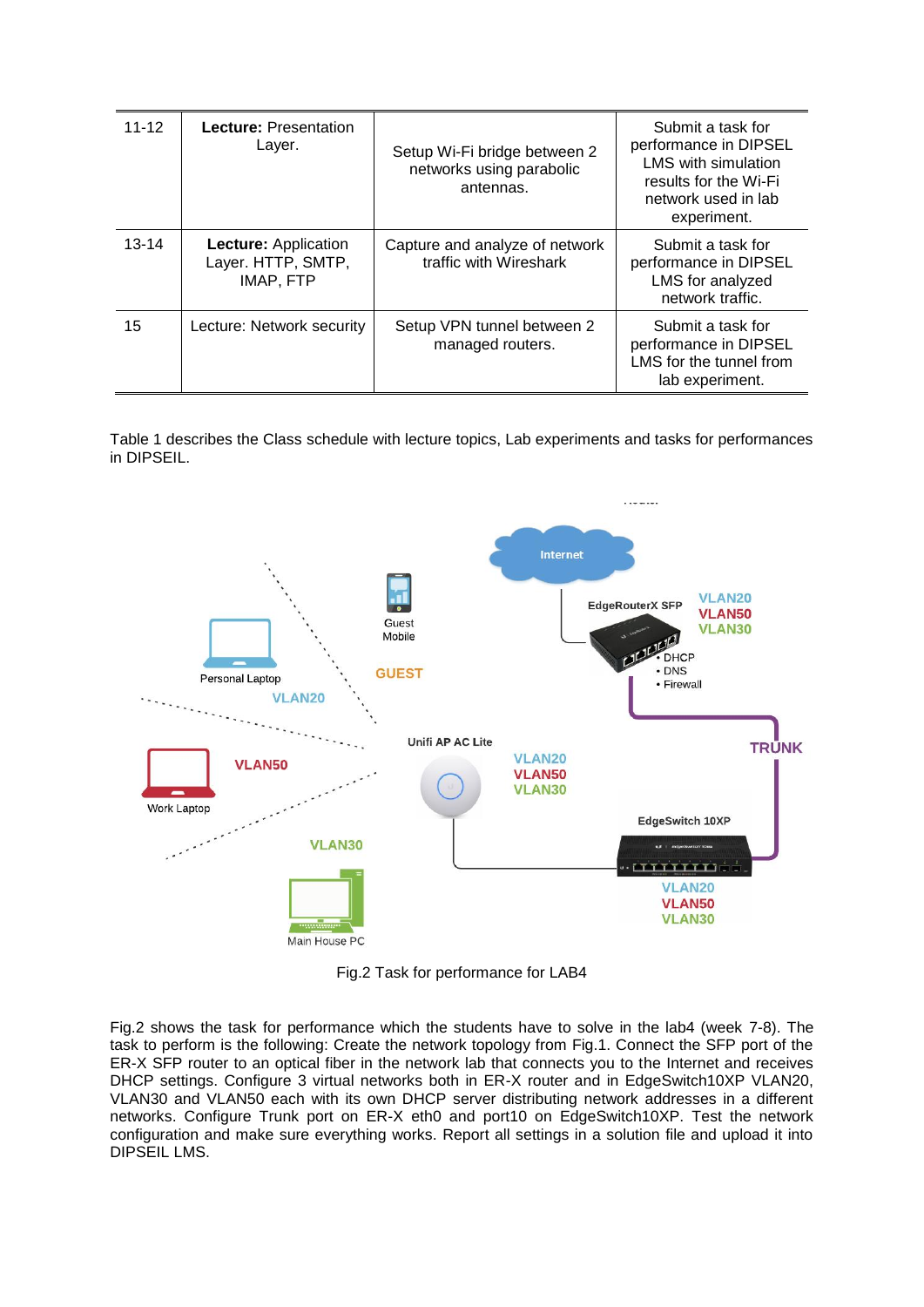# **4 RESULTS**

In our research the question is how effective is the use of performance-centered approach along with project-based learning methodology provided by DIPSEIL system in the domain of lab-based computer networking course.

The main requirement is to ascertain the students' perception of the module of laboratory experiments with real networking hardware and in particular of the achieved effectiveness of performance-centered approach and project-based learning as pedagogical methodologies. For this purpose, an assessment questionnaire was developed, which was given to the students after the last lab experiment.

The results from this questionnaire are presented in Table 2 in which students were asked to score each question in the range of 0 to 4 and where the satisfaction level is a weighted average of these scores for each question. A maximum score given by all students for a given question would result in a satisfaction level of 100% for that question

| Question                                                                                                                                                                         | <b>Satisfaction level</b> |
|----------------------------------------------------------------------------------------------------------------------------------------------------------------------------------|---------------------------|
| The performance-centered learning sessions in DIPSEL LMS for computer<br>network lab experiments module improved my understanding of the<br>knowledge that lectures provided.    | 84%                       |
| The performance-centered learning sessions helped my understanding of<br>theoretical statements about the operation of computer networks.                                        | 82%                       |
| The performance-centered learning sessions have improved my hands-on<br>experience and practical skills to setup and maintain networking hardware.                               | 78%                       |
| I appreciate the efectivness of project based training in laboratory<br>experiments sesions on computer networks.                                                                | 80%                       |
| Having participated in both performance-centered and project based<br>learning sessions my confidence and ability to setup complex real network<br>topologies has been enhanced. | 72%                       |
| The project based working sessions helped my ability for teamwork.                                                                                                               | 84%                       |
| The performance-centered learning and project-based training were well<br>organized and effective.                                                                               | 74%                       |
| The performance-centered learning and project-based training should be<br>kept as pedagogical methodologies for teaching lab based computer<br>networking.                       | 90%                       |

Table 2.Questionarie results

Overall strong support for the specific use of performance centered training (PCL) and project based learning (PBL) pedagogical approaches are exhibited in this questionnaire. This support is evidenced by the consistently high satisfaction levels, with all respondents strongly rating PCL and PBL as having helped their understanding of the theoretical aspects of computer network operation. Similarly, students acknowledge that the PCL and PBL sessions have improved their hands-on experience and practical skills to setup and maintain networking hardware. Students have also generally acknowledged that the PCL and PBL sessions have helped to enhance their confidence in being able to setup complex network topologies. The PBL sessions have assisted the students, the authors believe, in teamwork. Finally, support exists for PBL to be retained as a key pedagogical tool for the delivery of lab based networking course in engendering education.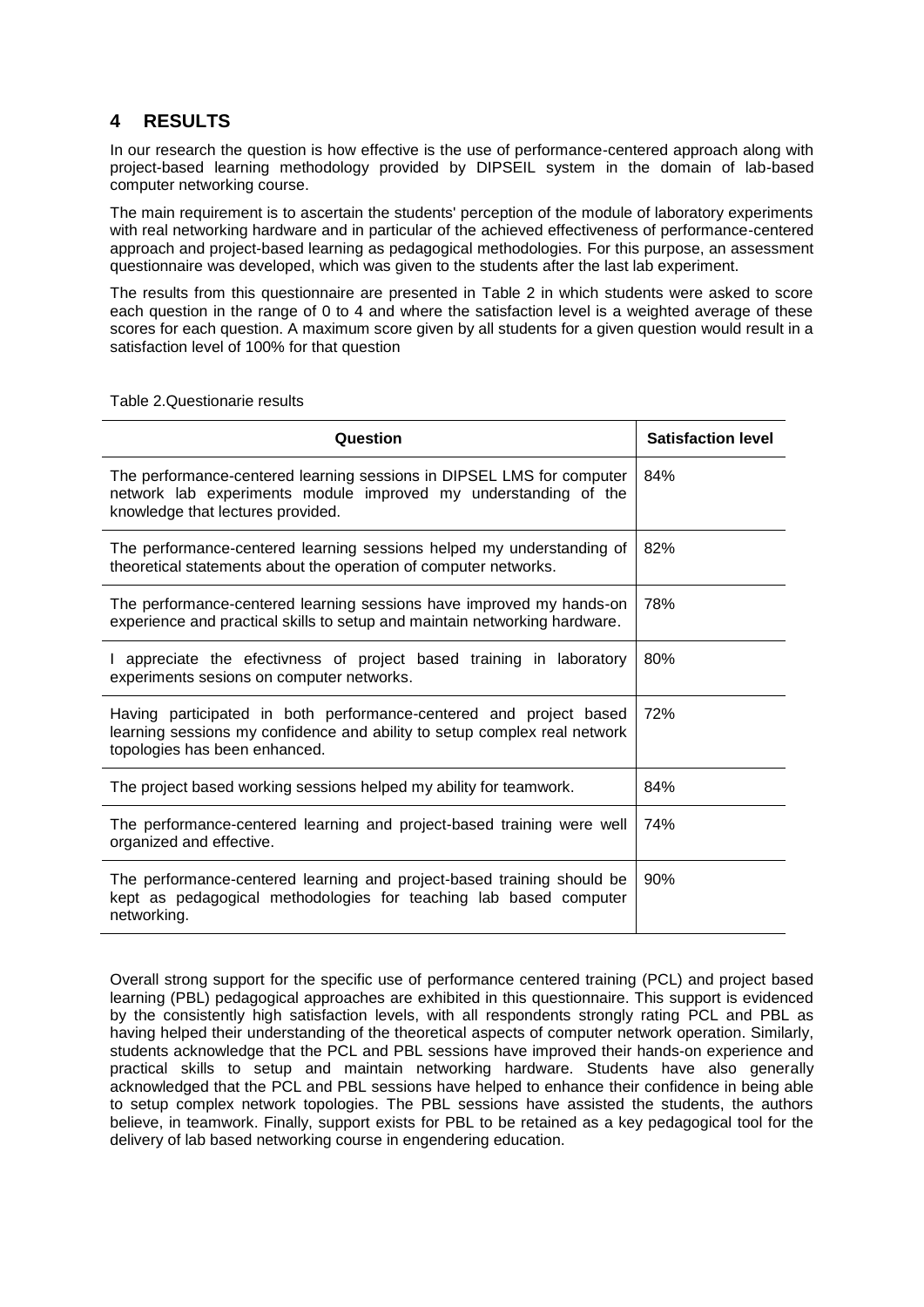# **5 CONCLUSIONS**

This paper has described the experience and philosophy behind the use of PCL and PBL methodologies to facilitate the teaching of lab based computer networks course to students in engineering specialties in telecommunications and information systems at the Plovdiv University "Paisii Hilendarski", Plovdiv, Bulgaria. Teaching students how to gain practical hands-on experience in working with real-life network hardware represents a challenge. A three threaded approach was adopted in which a lecture thread was used to develop the students' general understanding of computer networks theory and its operation , LAB experiments thread that is used to facilitate students to gain hands-on experience to setup and maintain networking hardware and a PBL thread that is used to develop design skills. The design of the LAB experiments thread exploited the practical experience of the module facilitators and allowed the students to take on the role of network administrators, working with real-life networking hardware and scenarios that had a strong practical dimension and realism. Evaluation of this PCL and PBL methods has indicated generally strong support from the student cohort, reflected in an encouraging set of results obtained from the lab based computer networks course.

# **ACKNOWLEDGEMENTS**

This work was funded by the following projects: МУ21-ФтФ-012 /2021/ of the Department for Scientific Research of Plovdiv University, Bulgaria, National program "Young scientists and postdoctoral students" at the Ministry of Education and Science, Bulgaria, and EU project №620101-EPP-1-2020-1- BG-EPPKA3-VET-COVE - European Centre of Vocational Excellence in Microelectronics.

# **REFERENCES**

- [1] Mohamed Watheq El-Kharashi, Glen Darling, Brent Marykuca, and Gholamali C. Shoja. "Understanding and implementing computer network protocols through a lab project". IEEE Transactions On Education, 45(3):276–284, 2002.
- [2] Imboden, T., & Strothmann, D. (2010). "Design and implementation of a low-cost networking and VoIP lab for undergraduate networking curriculum Instruction". Issues in Information Systems, 11(2), 1-6
- [3] Uludag, S., Imboden, T., & Akkaya, K. (2012). "A taxonomy and evaluation for developing 802.11-based wireless mesh network testbeds". Wiley International Journal of Communication Systems, 25(8), 963-990.
- [4] Yerby, Johnathan and J. Morrison. "DESIGN AND IMPLEMENTATION OF A NETWORK LAB TO ENHANCE UNDERGRADUATE NETWORKING AND INFORMATION ASSURANCE CURRICULUM IN A BACCALAUREATE DEGREE PROGRAM: A CASE STUDY". Issues in Information Systems Volume 13, Issue 1, pp. 321-330, 2012
- [5] A. Mikroyannidis *et al*., "The Open Networking Lab: Hands-on Vocational Learning in Computer Networking", *2018 IEEE Frontiers in Education Conference (FIE)*, 2018, pp. 1-5, doi: 10.1109/FIE.2018.8658838.
- [6] A. B. Patnam and T. El Taeib, "Usage of computer networking in the real time network laboratory", 2016 IEEE Long Island Systems, Applications and Technology Conference (LISAT), 2016, pp. 1-6, doi: 10.1109/LISAT.2016.7494158.
- [7] S. V. Tagliacane, P. W. C. Prasad, G. Zajko, A. Elchouemi and A. K. Singh, "Network simulations and future technologies in teaching networking courses: Development of a laboratory model with Cisco Virtual Internet Routing Lab (Virl)", *2016 International Conference on Wireless Communications, Signal Processing and Networking (WiSPNET)*, 2016, pp. 644- 649, doi: 10.1109/WiSPNET.2016.7566212.
- [8] D. Dobrilovic, V. Jevtic, Z. Stojanov and B. Odadzic, "Usability of virtual network laboratory in engineering education and computer network course", *2012 15th International Conference on Interactive Collaborative Learning (ICL)*, 2012, pp. 1-6, doi: 10.1109/ICL.2012.6402049.